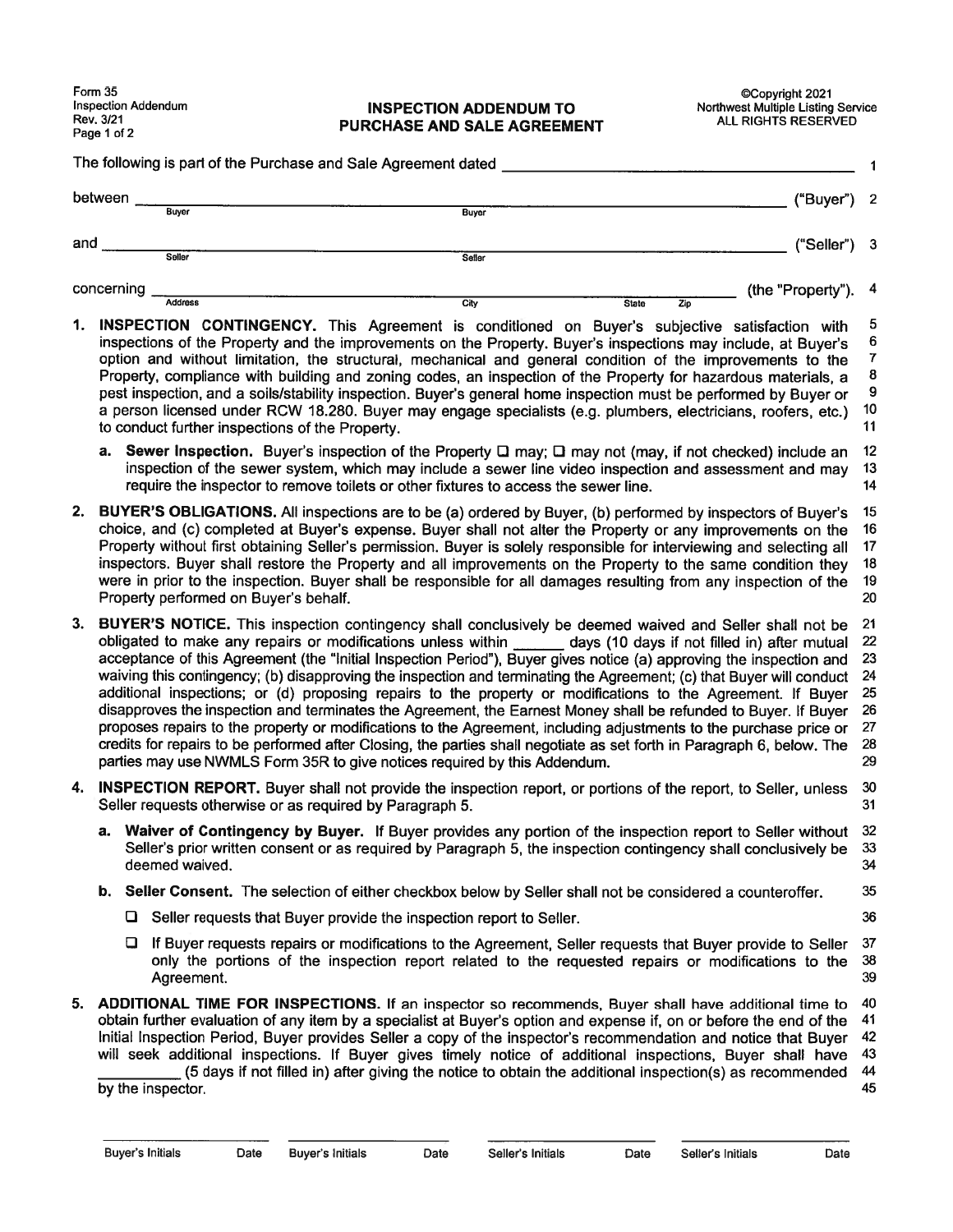### INSPECTION ADDENDUM Northwest Multiple Listing Service<br>
Rev. 3/21 TO PURCHASE AND SALE AGREEMENT ALL RIGHTS RESERVED<br>
Page 2 of 2 **Continued**

- 6. BUYER'S REQUESTS FOR REPAIRS OR MODIFICATIONS. If Buyer requests repairs or modifications 46 pursuan<sup>t</sup> to Paragraph 3, the parties shall negotiate as set forth in this Paragraph 6. Buyer's initial reques<sup>t</sup> and <sup>47</sup> Seller's response made in accordance with the following procedures are irrevocable for the time period provided. <sup>48</sup> a. Seller's Request for Repairs or Modifications. Seller shall have experiment and the formulation of SALE AGREEMENT<br>
2 of 2<br>
BUYER'S REQUESTS FOR REPAIRS OR MODIFICATIONS. If Buyer requests repairs or modifications 46<br>
Pu
- if not filled in) after receipt of Buyer's reques<sup>t</sup> for repairs or modifications to <sup>g</sup>ive notice that Seller (i) agrees <sup>50</sup> to the repairs or modifications proposed by Buyer; (ii) agrees to some of the repairs or modifications 51 proposed by Buyer; (iii) rejects all repairs or modifications proposed by Buyer; or (iv) offers different or 52 additional repairs or modifications. If Seller agrees to the terms of Buyer's reques<sup>t</sup> for repairs or <sup>53</sup> modifications, this contingency shall be satisfied and Buyer's Reply shall not be necessary. If Seller does not 54 agree to all of Buyer's repairs or modifications, Buyer shall have an opportunity to reply, as follows: 55 Addendum<br> **HAVE COPY (SET ON ADDENDUM**<br>
<sup>COPY</sup> (Section of The Continued<br>
<sup>COPY</sup> (SET'S REQUESTS FOR REPAIRS OR MODIFICATIONS. If Buyer requests repairs or modifications 4<br>
uant to Paragraph 3, the parties shall negotiate expense in a commercial of the particle manner and in a commercially reasonable manner and in a commercially reasonable manner and in accordance with all applicable laws no fewer than the set of the particle manner and in
	- b. Buyer's Reply. If Seller does not agree to all of the repairs or modifications propose<sup>d</sup> by Buyer, Buyer shall <sup>56</sup> fails to timely respond, the day Seller's response period ends, whichever is earlier, to (i) accep<sup>t</sup> the Seller's 58 response at which time this contingency shall be satisfied; (ii) agree with the Seller on other remedies; or (iii) 59 disapprove the inspection and terminate the Agreement, in which event, the Earnest Money shall be 60 refunded to Buyer. 61

ATTENTION BUYER: These time periods for negotiating repairs or modifications shall not repeat. The parties 62 must either reach <sup>a</sup> written agreemen<sup>t</sup> or Buyer must terminate this Agreement by the Buyer's Reply deadline set <sup>63</sup> forth in Paragraph 6(b). Buyer's inaction during Buyer's reply period shall result in waiver of this inspection <sup>64</sup> condition, in which case Seller shall not be obligated to make any repairs or modifications whatsoever and this 65 contingency shall be deemed waived. **66** CONSERVING 2008 2012 12:00 12:00 12:00 12:00 12:00 12:00 12:00 12:00 12:00 12:00 12:00 12:00 12:00 12:00 12:00 12:00 12:00 12:00 12:00 12:00 12:00 12:00 12:00 12:00 12:00 12:00 12:0

- 7. REPAIRS. If Seller agrees to make the repairs proposed by Buyer, then repairs shall be accomplished at Seller's <sup>67</sup> days (3 days if not filled in) prior to the Closing Date. In the case of hazardous materials, 'repair" 69 means removal or treatment (including but not limited to removal or, at Seller's option, decommissioning of any 70 oil storage tanks) of the hazardous material at Seller's expense as recommended by and under the direction of <sup>a</sup> <sup>71</sup> professional selected by Seller. Seller's repairs are subject to re-inspection and approval, prior to Closing, by the <sup>72</sup> inspector who recommended the repair, if Buyer elects to order and pay for such re-inspection. If Buyer agrees 73 to pay for any repairs prior to Closing, the parties are advised to seek the counsel of an attorney to review the <sup>74</sup> terms of that agreement. The contract of the contract of the contract of the contract of the contract of the contract of the contract of the contract of the contract of the contract of the contract of the contract of the c We Adentify the The Determinant Conservation of the Conservation of the Conservation of the Agreement of the Agreement of the Agreement of the Agreement of the Agreement of the Agreement of the Agreement of the Agreement
- 8. OIL STORAGE TANKS. Any inspection regarding oil storage tanks or contamination from such tanks shall be 76 limited solely to determining the presence or non-presence of oil storage tanks on the Property, unless otherwise <sup>77</sup> agreed in writing by Buyer and Seller. The contract of the contract of the contract of the contract of the contract of the contract of the contract of the contract of the contract of the contract of the contract of the con
- 9. ON-SITE SEWAGE DISPOSAL SYSTEMS ADVISORY. Buyer is advised that on-site sewage disposal systems, 79 including "septic systems," are subject to strict governmental regulation and occasional malfunction and even 80 failure. Buyer is advised to consider conducting an inspection of any on-site sewage system in addition to the 81 inspection of the Property provided by this Form 35 by including an appropriate on-site sewage disposal 82 inspection contingency such as NWMLS Form 22S (Septic Addendum). 83
- 10. **Q NEIGHBORHOOD REVIEW CONTINGENCY.** If the box is checked, Buyer's inspection includes Buyer's 84 subjective satisfaction that the conditions of the neighborhood in which the Property is located are consistent with 85 the Buyer's intended use of the Property (the "Neighborhood Review"). The Neighborhood Review may include 86 Buyer's investigation of the schools, proximity to bus lines, availability of shopping, traffic patterns, noise, parking <sup>87</sup> and investigation of other neighborhood, environmental and safety conditions the Buyer may determine to be 88 relevant in deciding to purchase the Property. If Buyer does not give notice of disapproval of the Neighborhood 89 Review condition shall conclusively be deemed satisfied (waived). If Buyer gives <sup>a</sup> timely notice of disapproval, then 91 this Agreement shall terminate and the Earnest Money shall be refunded to Buyer. 92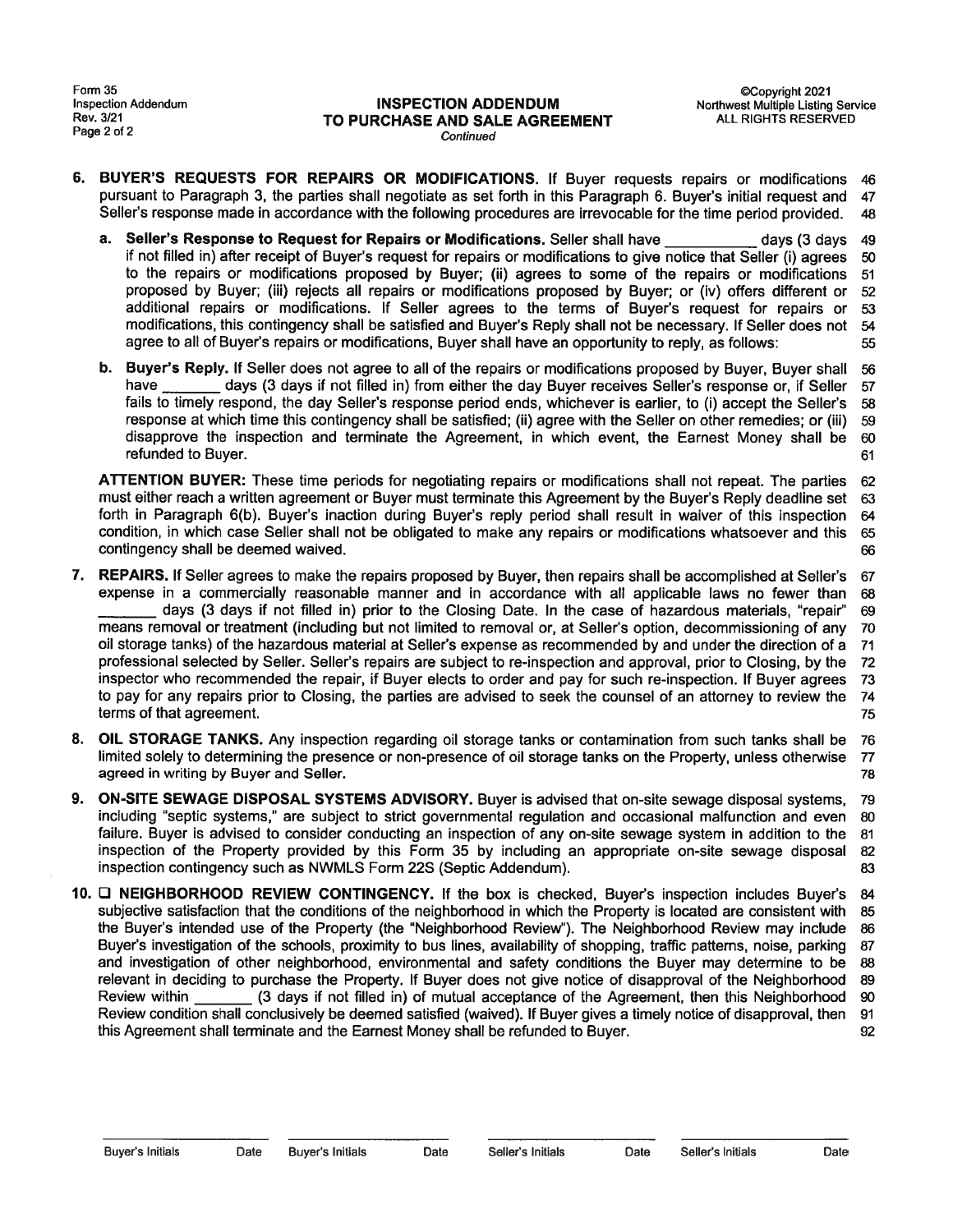Form 35C<br>
Notice of Consent – Inspection Report<br>
Rev. 3/21<br> **INSPECTION REPORT** CONSENT Morthwest Multiple Listing Service<br> **INSPECTION REPORT** ALL RIGHTS RESERVED Page 1 of 1 **INSPECTION REPORT**<br>
Page 1 of 1

## NOTICE OF SELLER CONSENT

| between    |                                              |                                                                     |                     | ("Buyer") 2         |   |
|------------|----------------------------------------------|---------------------------------------------------------------------|---------------------|---------------------|---|
|            | Buyer                                        | <b>Buyer</b>                                                        |                     |                     |   |
| and        |                                              |                                                                     |                     | $("Seller")$ 3      |   |
|            | Seller                                       | Seller                                                              |                     |                     |   |
| concerning |                                              |                                                                     |                     | (the "Property"). 4 |   |
|            | <b>Address</b>                               | City                                                                | Zip<br><b>State</b> |                     |   |
|            |                                              |                                                                     |                     |                     |   |
|            | NOTICE OF SELLER CONSENT - INSPECTION REPORT |                                                                     |                     |                     | 5 |
| O          |                                              | Seller requests that Buyer provide the inspection report to Seller. |                     |                     | 6 |

Seller Date Seller Date

9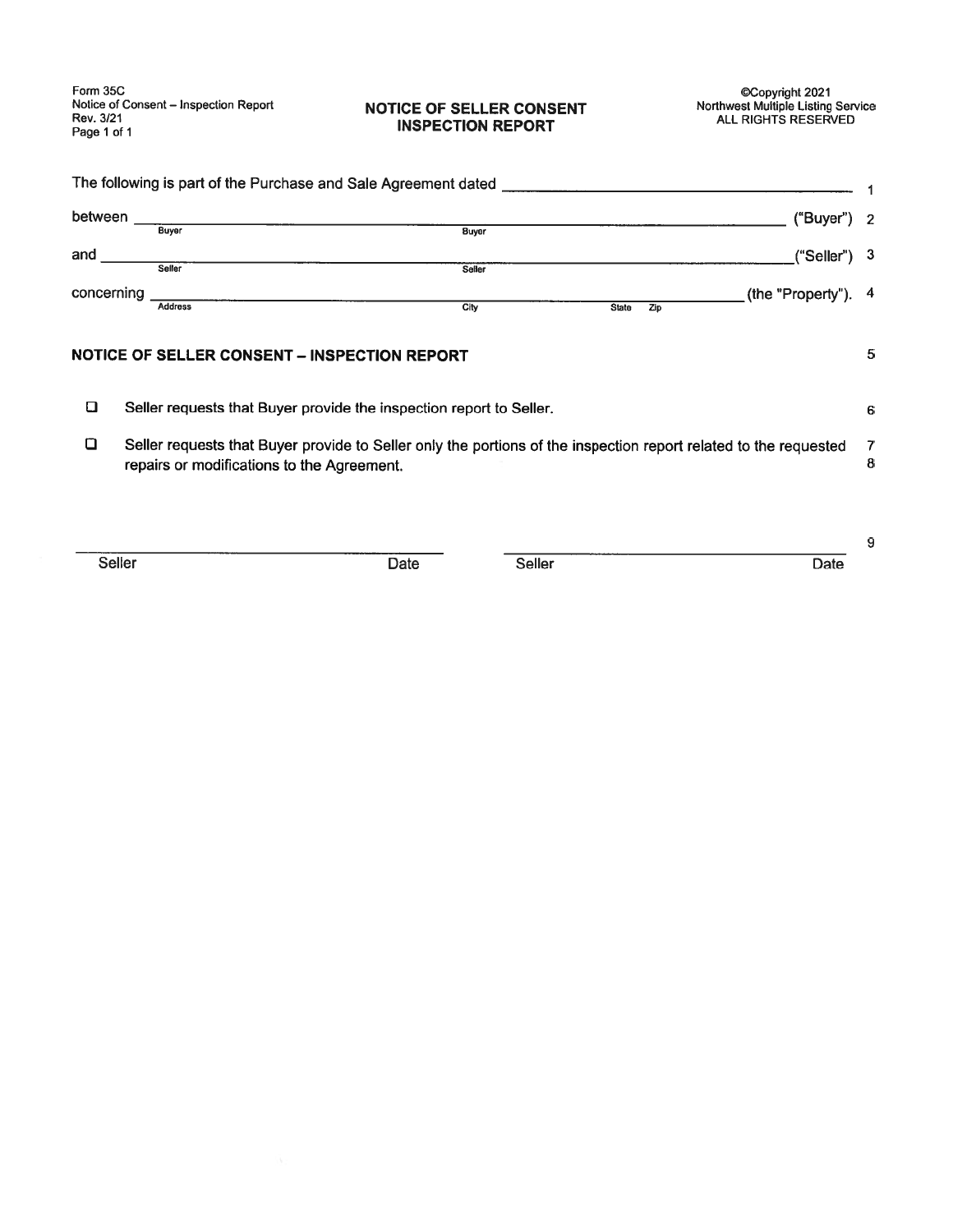| Form 35R<br>Inspection Response for Form 35<br>Rev. 3/21                                               | <b>INSPECTION RESPONSE FOR FORM 35</b>                                                                                                                                                                                                                                             | CCopyright 2021<br><b>Northwest Multiple Listing Service</b><br>ALL RIGHTS RESERVED                                                                                                                                                                                                                                                                                                                                                                                          |
|--------------------------------------------------------------------------------------------------------|------------------------------------------------------------------------------------------------------------------------------------------------------------------------------------------------------------------------------------------------------------------------------------|------------------------------------------------------------------------------------------------------------------------------------------------------------------------------------------------------------------------------------------------------------------------------------------------------------------------------------------------------------------------------------------------------------------------------------------------------------------------------|
| Page 1 of 1                                                                                            |                                                                                                                                                                                                                                                                                    |                                                                                                                                                                                                                                                                                                                                                                                                                                                                              |
|                                                                                                        | The following is part of the Purchase and Sale Agreement dated                                                                                                                                                                                                                     |                                                                                                                                                                                                                                                                                                                                                                                                                                                                              |
| between<br>Buver                                                                                       | Buyer                                                                                                                                                                                                                                                                              | ("Buyer")                                                                                                                                                                                                                                                                                                                                                                                                                                                                    |
| and                                                                                                    |                                                                                                                                                                                                                                                                                    | ("Seller")                                                                                                                                                                                                                                                                                                                                                                                                                                                                   |
| Seller                                                                                                 | Seller                                                                                                                                                                                                                                                                             |                                                                                                                                                                                                                                                                                                                                                                                                                                                                              |
| concerning<br><b>Address</b>                                                                           | City                                                                                                                                                                                                                                                                               | (the "Property"<br><b>State</b><br>Zip                                                                                                                                                                                                                                                                                                                                                                                                                                       |
| ı.                                                                                                     | <b>BUYER'S RESPONSE OR REQUEST FOR REPAIRS OR MODIFICATION</b>                                                                                                                                                                                                                     |                                                                                                                                                                                                                                                                                                                                                                                                                                                                              |
| ❏                                                                                                      | Buyer's inspection of the Property is approved and the inspection contingency is satisfied.*                                                                                                                                                                                       |                                                                                                                                                                                                                                                                                                                                                                                                                                                                              |
| O.<br>refunded to Buyer.*                                                                              |                                                                                                                                                                                                                                                                                    | Buyer's inspection of the Property is disapproved and the Agreement is terminated. The Earnest Money shall be 7                                                                                                                                                                                                                                                                                                                                                              |
| O<br>O                                                                                                 | response to the initial and additional inspection is extended as provided in Paragraph 5 of Form 35.*<br>agrees to these modifications or repairs, the inspection contingency shall be deemed satisfied.**                                                                         | Buyer gives notice of an additional inspection. The inspector's recommendation is attached. The time for Buyer's<br>Buyer requests the following modifications and/or repairs described below or on the attached pages. If Seller 11                                                                                                                                                                                                                                         |
|                                                                                                        | required by Paragraph 5 of Form 35, the inspection contingency shall conclusively be deemed waived.                                                                                                                                                                                | Note: If Buyer provides any portion of the inspection report to Seller without Seller's prior written consent or as 13                                                                                                                                                                                                                                                                                                                                                       |
|                                                                                                        |                                                                                                                                                                                                                                                                                    |                                                                                                                                                                                                                                                                                                                                                                                                                                                                              |
|                                                                                                        |                                                                                                                                                                                                                                                                                    |                                                                                                                                                                                                                                                                                                                                                                                                                                                                              |
|                                                                                                        |                                                                                                                                                                                                                                                                                    |                                                                                                                                                                                                                                                                                                                                                                                                                                                                              |
|                                                                                                        |                                                                                                                                                                                                                                                                                    |                                                                                                                                                                                                                                                                                                                                                                                                                                                                              |
|                                                                                                        |                                                                                                                                                                                                                                                                                    |                                                                                                                                                                                                                                                                                                                                                                                                                                                                              |
| Buyer                                                                                                  | Date<br><b>Buyer</b>                                                                                                                                                                                                                                                               | Date                                                                                                                                                                                                                                                                                                                                                                                                                                                                         |
|                                                                                                        | modifications and/or repairs shall become a part of the Agreement.                                                                                                                                                                                                                 | If Buyer requests modifications and/or repairs, this Form 35R and any other addenda or notice pertaining to the 21<br>modifications and/or repairs and amendment to the Agreement related to or resulting from the request for 22                                                                                                                                                                                                                                            |
| u                                                                                                      | SELLER'S RESPONSE TO BUYER'S REQUEST FOR REPAIRS OR MODIFICATION.<br>agree to proceed to Closing as provided in the Agreement, and Buyer's reply, below, is not necessary.**<br>Seller offers to correct only the following conditions described below or on the attached pages:** | Seller agrees to all of the modifications or repairs in Buyer's request. The inspection contingency is satisfied, the parties 25                                                                                                                                                                                                                                                                                                                                             |
| Seller rejects all proposals by Buyer.*<br>u<br>u<br>below or on the attached pages:**                 |                                                                                                                                                                                                                                                                                    | Seller rejects all proposals by Buyer, but proposes the following alternative modifications or repairs described 31                                                                                                                                                                                                                                                                                                                                                          |
| Seller                                                                                                 | Seller<br>Date                                                                                                                                                                                                                                                                     | Date                                                                                                                                                                                                                                                                                                                                                                                                                                                                         |
| III, BUYER'S REPLY TO SELLER'S RESPONSE.<br>u<br>O.<br>Earnest Money shall be refunded to Buyer.*<br>O | Buyer accepts Seller's response and agrees to proceed to Closing as provided in the Agreement.**<br>6(b) of the inspection contingency (NWMLS Form 35).**                                                                                                                          | Buyer rejects Seller's response. Buyer disapproves of the inspection and this Agreement is terminated. The 38<br>Buyer rejects Seller's response, but offers the attached alternative proposal for modification or repair. Buyer 40<br>acknowledges that the inspection contingency will be waived unless Buyer and Seller reach written agreement or 41<br>Buyer gives notice disapproving the inspection and terminating the Agreement before the deadline in Paragraph 42 |
| <b>Buyer</b>                                                                                           | <b>Buyer</b><br>Date                                                                                                                                                                                                                                                               | Date                                                                                                                                                                                                                                                                                                                                                                                                                                                                         |
|                                                                                                        | * This is a notice which requires only one Buyer's or one Seller's signature.<br>** This is not a notice and requires all Buyer's or Seller's signatures.                                                                                                                          |                                                                                                                                                                                                                                                                                                                                                                                                                                                                              |